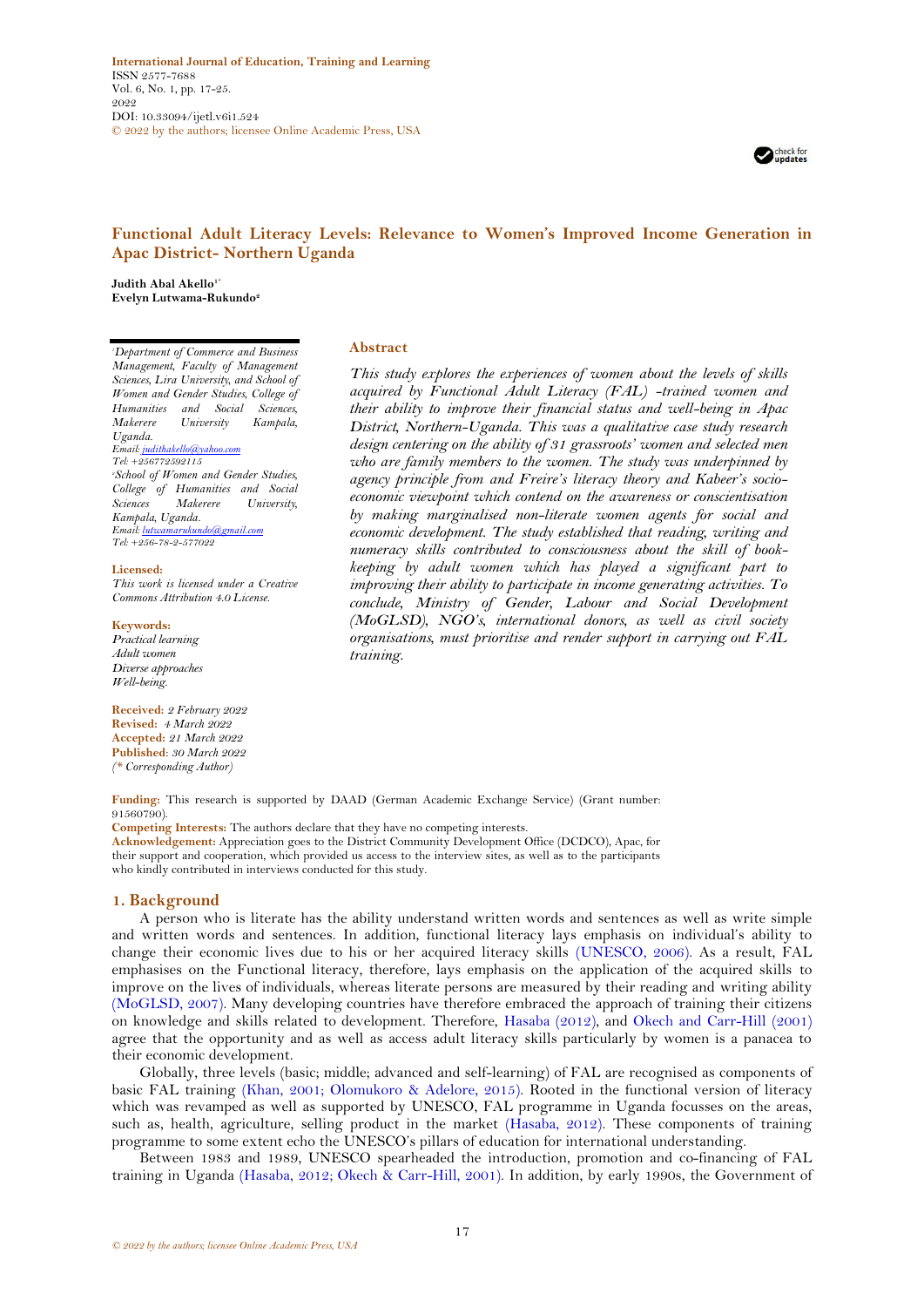Uganda under President Yoweri K. Museveni was rendering financial support of the FAL programmes fronted by UNESCO. The FAL programme was piloted in the districts of Apac, Hoima, Kabarole, Mbarara, Mukono, Iganga, Mpigi and Kamuli which registered high level of eagerness amongst communities where it was tested [\(Mabuya & Odedo, 2009\)](#page-7-5). As a result, many classes commenced outside the pilot area. Therefore, the national adult literacy policy for FAL programme emphasises the integration of basic reading, writing and proficiency using practical skills to empower the adult trained individuals, particularly the marginalised women for improving their income and well-being [\(MoGLSD, 2015\)](#page-7-6).

Even though many developing nations have aimed at educating their populace, globally, the statistics point out that while adult learning has previously remained the key agenda on social and economic development over the preceding years, the most recent literacy figures is indicative that, 0ut of 750 million adult person, women share 63% of non-literate population [\(UIS, 2017\)](#page-8-1). In addition, the non-literate women continue to be seen handicapped socially and economically. According to Sustainable Development Goal (SDG) 4 which states that, it aims to: *"ensure inclusive and equitable quality education and promote lifelong learning opportunities for all"*, non-literacy disadvantages women's economic development. Women's non-literate status and insufficient capacity to acquire and comprehend important information has been linked with lower selfconfidence and less involvement in economic activities [\(Kabeer, 2005\)](#page-7-7). Likewise, there is a belief that women that are non-literate are faced with great technical limitations in managing economic endeavours.

Although development economists have for over a long period advocated a strong relation regarding adult literacy as well as economic development, reports by scholars and Uganda government Uganda as well as beyond point out that many women remain non-literate [\(UBOS, 2016\)](#page-8-2). As a result, women's non-literacy status continues to hinder their full potentiality and affect their involvement in economic development.

In order to reduce the imbalance among the large number of women without literacy skills, free FAL education has been introduced in the communities. Despite the fact that a significant number of women were involved in vocational training, little attention was paid to clarifying these problems with the levels of literacy skills acquired by FAL-trained women in Apac District. Therefore, this article unravels women's level of literacy skills acquired under FAL as a means to effectively participate in improving their livelihoods.

### *1.1. Theoretical Underpinning*

The theoretical arguments about this study are rooted in the agency theory which places women's ability and active participation in competence and outstanding status in order to improve their status and life. Agency theory goes back to [Freire](#page-7-8) (1970) literacy perspective and [Kabeer \(2005\)](#page-7-7) perspective. Freire's literacy theory is based on the concept of agency and inclusion. In the acquisition of education, Freire emphasized decency as a teacher's deliberate effort to open the minds of learners and discover the world in which they live. Awareness is the process by which people recognize and understand their surroundings, especially the economic structure of the highest priority, such as the patriarchal system that oppresses women and pushes them to the limits [\(Freire, 1970\)](#page-7-8). Kabeer's perspective also emphasizes the power of education and literacy to ignite women's agencies and social inclusion. Kabeer further argues that literate women must have the ability to question, analyse and challenge the patriarchal structure that reproduces their constraints and inequality.

## **2. Literature Review: An Overview**

### *2.1. Literacy Levels: Beyond Reading, Writing and Numeracy*

The contemporary focus of FAL is the attainment levels of literacy skills acquired that is relevant to one's development. UNESCO has mainly categorised FAL skills in three levels as named below:

## *2.1.1. Level One-Basic Learning*

This involves reading, writing as well as understanding vowels a, e, i, o, u; simple words and printed sentences. In addition, it includes, counting besides recognising figures 1-100.

## *2.1.2. Level Two-Proficiency Learning*

This includes reading, comprehending newspapers, writing and demonstrating ability in computation of basic additions and subtractions, as well as integrating drama and songs in this level's syllabus.

#### *2.1.3. Level Three-Advanced Learning*

According to [Khan \(2001\)](#page-7-3), this level includes analysing and synthesising main ideas previously learnt at level II of FAL, constructing and reading one or two pages on topics such as income generating activities. Previous studies have reported that UNESCO's adult literacy levels to some extent harmonise with MoGLSD: Beginners level (Local language), Intermediate level (Local Language), and Advanced level in basic English [\(Acaye & Omar-Akaca, 2012;](#page-7-9) [Hasaba, 2012\)](#page-7-1). However, the MoGLSD FAL programme levels have been slightly modified to diversify the training through development, use of primers as well as teachers' guides which is relevant to different parts of the country [\(MoGLSD, 2007\)](#page-7-0). Thus, the improved or modified training approach is indicative that FAL training levels inspires flexibility in the actual learning condition.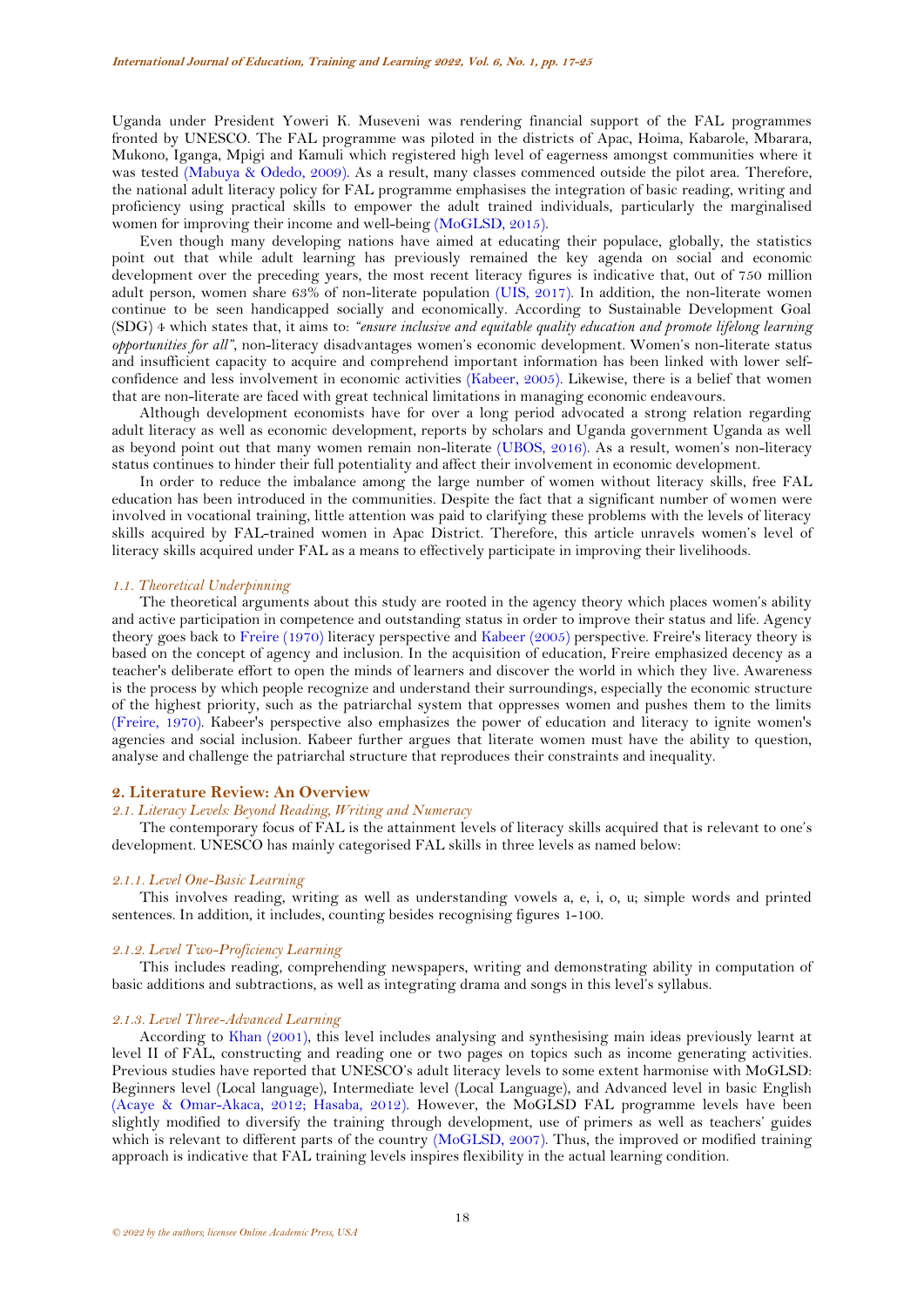According to [Olomukoro and Adelore \(2015\)](#page-7-4) study in Nigeria, the duration of the literacy programmes takes a period of three years, which include basic, intermediate and advanced level classes. However, Olomukoro & Adelore's findings revealed that the advanced learning level is more effective, followed by the intermediate level, and finally by the beginners' level in that order. [Bataille \(2016\)](#page-7-10) pointed out that the method of functional literacy is understood as a new type of literacy work which seeks to facilitate acquiring a wealth of knowledge, skills and ability to improve upon the situation of people's lives. Bataille's viewpoint indicates that functional literacy training gives priority to content of what the learners are being trained for and that the advanced the level of women's learning, the better the ability to improve their financial status and wellbeing.

FAL programme in Uganda has been divided into three levels or stages. Level one and two comprises of basic and proficiency learning respectively with nine months of study which is equivalent to180-226 contact hours and level three which was introduced in 2006 consists of 150-180 contact hours [\(Hasaba, 2012;](#page-7-1) [Okech &](#page-7-2)  [Carr-Hill, 2001\)](#page-7-2). FAL training at both level one two is conducted in the local language such as, Luo, Luganda, Runyoro-Rutooro, Runyankore- Rukiga, Lhukonzo and Ateso while at level the learners are trained using English language [\(Acaye & Omar-Akaca, 2012;](#page-7-9) [Hasaba, 2012\)](#page-7-1). The training content of FAL curriculum which include: a) agriculture, co-operative, marketing and trade, b) health, and c) gender issues, culture and civic consciousness emphasises on improving income status and eradicating poverty of the learners [\(Hasaba, 2012;](#page-7-1) [Openjuru, 2007\)](#page-8-3). FAL primer emphasises integration of basic reading, writing and numeracy with functional skills, embedded in real life situations that have relevance and significant for improving livelihood and wellbeing of adult learners [\(Maclachlan & Tett, 2006;](#page-7-11) [MoGLSD, 2015\)](#page-7-6).

As for the literacy Levels, a study by [UNESCO \(2008\)](#page-8-4) in Uganda, pointed out that, limiting the provision of only three levels by the FAL programme was a disservice to many graduates that desired to upgrade but could not do so. According to Ugandan daily newspaper, a report on an article expressed the need to provide adult learners with a certificate which recognises competencies of their literacy, because this would provide them with the opportunity and motivation for further education or training [\(Bwambale, 2013\)](#page-7-12). The above study resonates [Freire](#page-7-8) (1970) argument that skills acquired from education or literacy training serve as a form of liberation. As suggested by Freire, literacy skills enable the learner, particularly, marginalised women to take necessary action to challenge and change obstacles to their development.

### *2.2. Literature Gap*

The literature above indicates that FAL focuses on reading, writing, and basic numeracy skills. Nonetheless, reports that is focused on the different levels and perceptions about the relevance of the different skills acquired of the women's ability to improve their economic status are less manifested in the literature. The current study fills these gaps by exploring the means of achievement at the different levels of FAL training and women's ability to change their economic lives.

### **3. Method**

This study used qualitative interpretive framework based on phenomenological method and case study research design, while focusing on FAL-trained women. The choice of a case study design was preferred because it generates a wealth of information on multiple sources of data or evidence and creates closeness to real life situations from the life experiences of participants.

## *3.1. Study Population and Sample Selection*

The population of the study comprised 31 participants (20 FAL graduates, 6 case studies, 1 FGD and 4 Key Informants and a FAL instructor). This study used purposive sampling to select the study participants. Selection basing on FAL and non-FAL participants was to determine their insights on FAL training programme, whether and how women participants in Apac District were able to derive economic benefits from skills acquired from the training. The Key Informants comprised of: an official from MoGLSD at the position of Principal Literacy officer, and Community Development Officers - from both the district (DCDO) and the sub- county levels (CDO). These officials were the overall coordinators of FAL training programme in the entire district and at a sub-county level. In addition, a FAL Programme Instructor or trainer and mid-wife in Chawente sub-county was also purposively selected and interviewed.

### *3.2. Data Collection and Analysis*

The methods used to collect data were: in depth interviews, key informant interviews, case studies, focused group discussion (FGD), observations and documentary analysis. Case studies were used to obtain a rich, detailed and contexualised information about different levels of skills acquired by the women from FAL. FGD was conducted to provide an open discussion on levels FAL training and women's ability to improve their economic status. Observation of the home environment was essential for data collection on FAL trained women's capacity to manage and change the economic status of their family and the community where they lived. Triangulation of methods enabled the researcher to check data collected using one method of another method which enriched the data collected in case study research deign.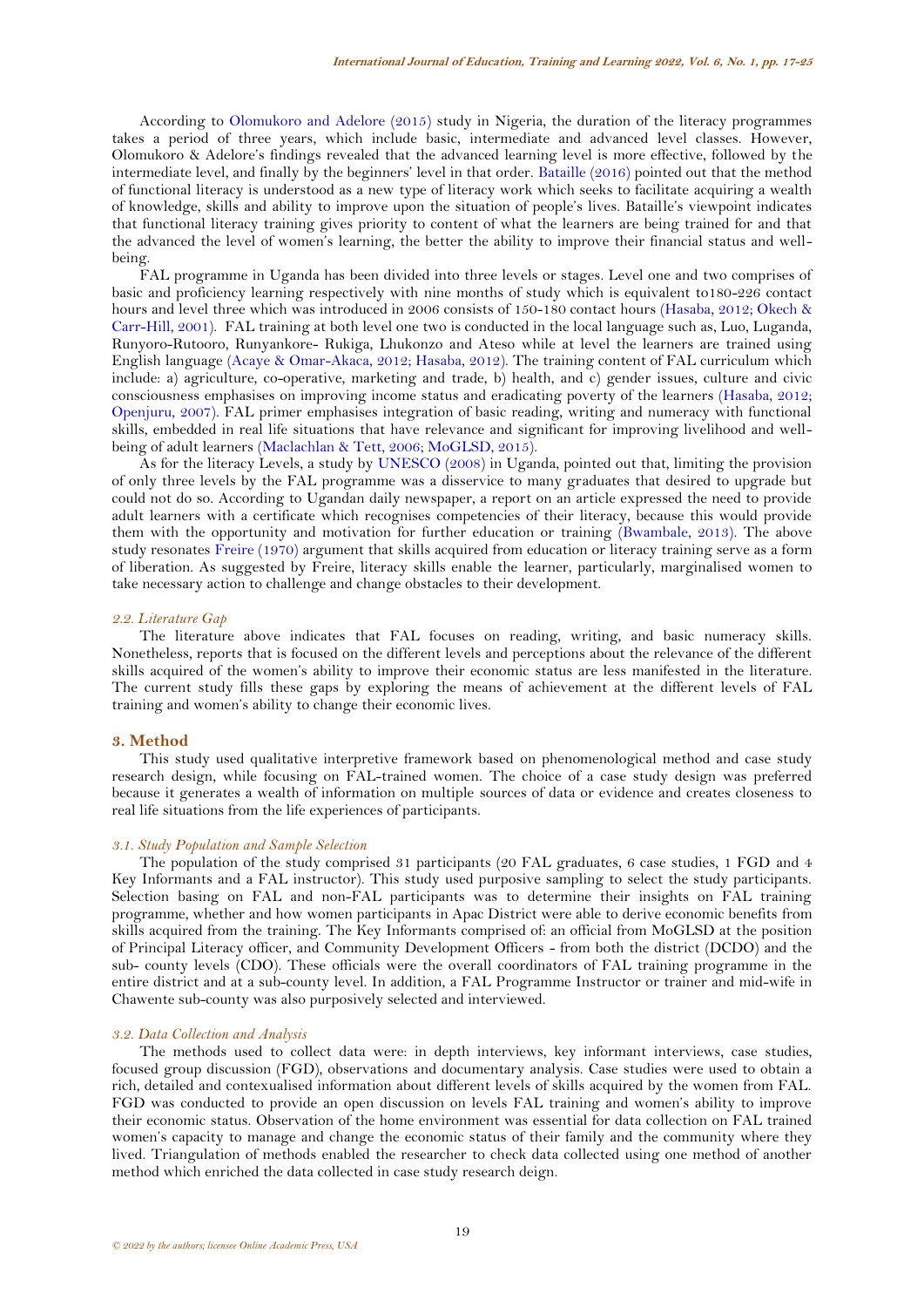This study followed [Creswell \(2007\)](#page-7-13) suggestion of data management; generative; interpretive; and conclusions of the findings phases. Qualitative information was analysed through a detailed process that produced categories from the participants' responses and observations noted. The study generated four key categories which include: reading, writing and counting; book-keeping skills, income generating projects and marketing products. Relevant literature from secondary sources was reviewed in order to supplement primary data.

#### **4. Findings and Discussion**

*4.1. Levels of Functional Adult Literacy Skills and their Relevance in the Women's Economic Development*

This section focuses on the potential of FAL to improve women's economic lives. Level I of FAL training is about basic reading, writing and counting.

### *4.1.1. FAL Level 1–Reading*

Akelli, a 54-year-old woman and a peasant farmer was delighted at the training and this was her explanation:

> *At level I of FAL, I learnt how to read by identifying the vowel sounds a, e, i, o, u. After the vowels, I was able to understand simple sentences, such as, "Cilo kelo peko" [Poor hygiene begets problems]*.

Akelli's ability to read suggests that the skill can encourage women to respond to the print warning sign or signals, from instance, the problems associated with poor hygiene cited above. The aspect of identifying the sounds as well as understand simple sentences implies that reading is associated to listening and speaking. Akelli's statement concur with [Aderinoye \(1997\)](#page-7-14) argument that *"reading provides a strong support for listening and speaking"*. [Freire and Macedo \(1987\)](#page-7-15) argue that literacy must be associated directly with people's lived exeperiences in their community.

### *4.1.2. FAL level I- Writing*

Atala, an 83-year-old woman and a peasant farmer could not contain her disbelief that after many years of being a non-literate, she had learnt how to write. She narrated thus:

> *At my age, I was able to write after Level I of FAL. I was first trained on how to recognise the shapes and sound of vowels a, e, i, o, u. This was followed by how to write vowels, but on the ground before using a book. Later on, the trainer had to hold my hands to show me how to write accurately in the book…*

Atala's statement, such as, *"recognise the shapes and sounds"* show how the women were taught to understand and practice the skill of writing. Her ability to write shows that writing is an essential component of communication and the women who write, communicate better than their counterparts who cannot write. The awareness about the skill of writing that Atala was being exposed to at this level is responsive to [Freire](#page-7-8) [\(1970\)](#page-7-8) agitation for conscientisation or awareness creation by the teacher to the learners in order for the learners to discover the world within which they live.

### *4.1.3. FAL Level I-Counting*

Atala also noted that "*I first learnt to identify numbers in the sequence below 100, then how to count numbers using counting sticks. I was able to calculate after Level I of FAL"*.

Akelli explained that *"my level of counting is good after Level I of FAL. I first counted numbers using sticks, but it took me time to recognise numbers especially 8 and 3"*.

The two women's accounts (Atala and Akelli) all drive to one point of being introduced to numerical figures. Their voices suggest that the women are able to make the practical use of basic calculating in their everyday lives. Atala and Akelli's voices concur with previous studies which have identified that adult's need basic skill to function effectively in everyday context [\(Awofala & Blessing, 2014;](#page-7-16) [Ginsburg, Manly, & Schmitt,](#page-7-17)  [2006\)](#page-7-17).

### *4.2. FAL Training Level II and Involvement in Income Generating Activities*

The women believed that the integrated skills at level II of FAL training improved their skills for income generation in the activities that they engage in. This is illustrated in the case below:

**Case 1.** Alici's testimony of improved ability to participate in income generating activities.

*At level II of FAL, I learnt to add and subtract numbers. For instance, I was trained on how to calculate my products using a weighing scale. Before I weigh my products, I should ensure that the reading on the weighing scale is at zero. I should record the scale reading only when the produce is loaded, and then calculate how much I should be paid… Also, to*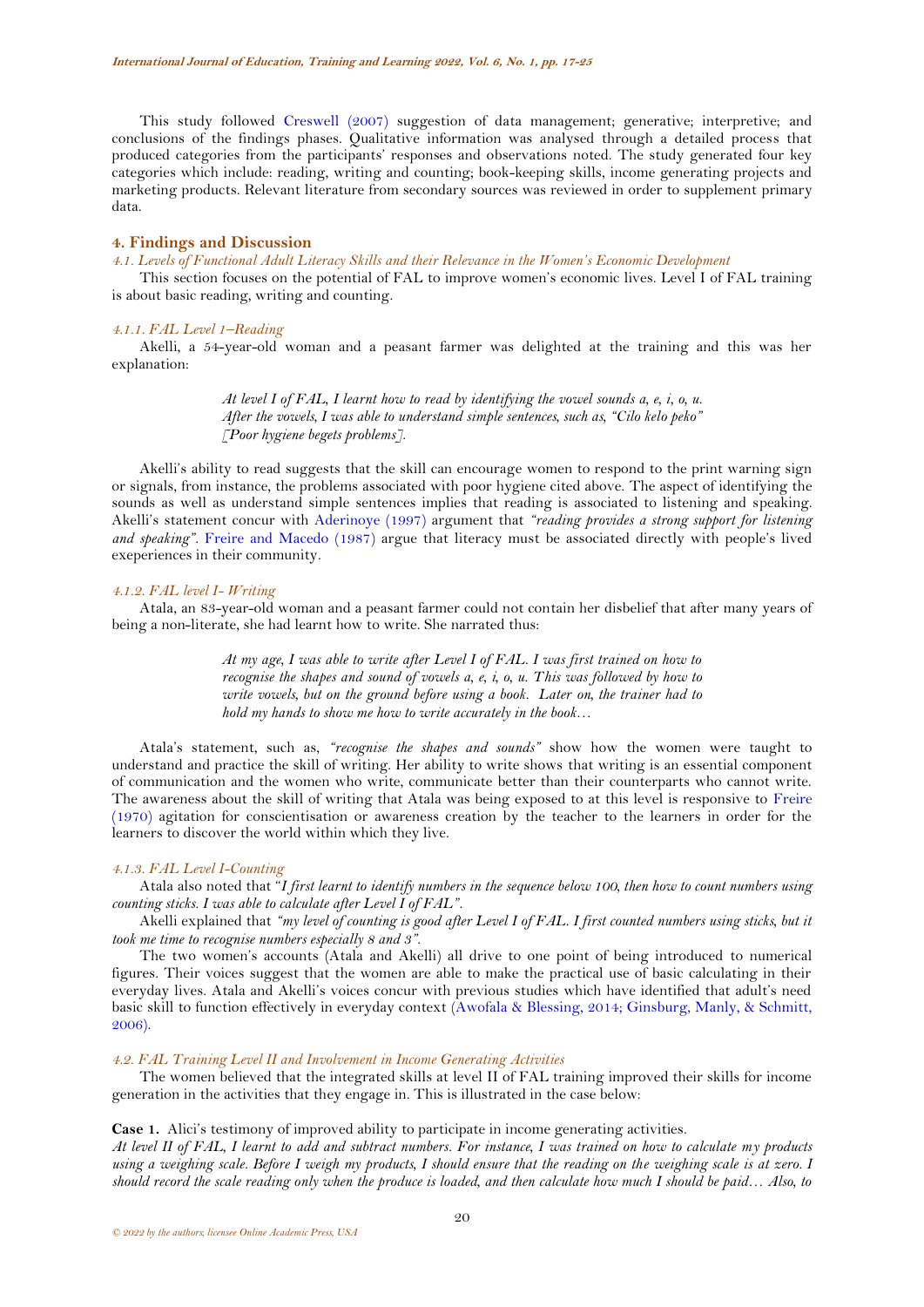*avoid incurring losses in farming business, when acquiring input, I was able to understand, for instance, how much I am paying for labour and seeds or seedlings. And you know in the North we have to buy cassava stems. I am able to compute how much I have spent to buy those cuttings, such that, at the time t I am selling, I just value my produce using the quantity without calculating the process. Further, I learnt the skills of modern farming to enable me generate higher yields and better income. I was trained to plant cassava at one metre by one metre (1 X 1) spacing. Also, I learnt that too many cassava stems in the garden leads to poor growth, development and low yield of cassava tubers…*

The above narrative demonstrates the value that this study's participant attached to level II FAL skills. With reference to business, Alici emphasised that her ability and awareness to record and interpret the information has played a vital role in enhancing her book-keeping skills, for example, to determine the costs incurred and profits earned from her business. The aspect of Alici's enhanced skills and knowledge regarding book-keeping skills point out that FAL skills attained had the prospects to improve upon women's previous limited ability to gauge their financial gains from their sales. The above skills and ability acquired by her tally with [Niraula \(2011\)](#page-7-18) analysis of Nepalese women who were had the ability to take note of their family income and expenditure and as a result manage their in turn, run their families better after being traned in literacy skills. In addition to reading, writing and numeracy at level II of FAL training, Alici's knowledge is broadened with additional functional skills.

Several other women supplemented Alici's expression above with specific skills on book-keeping and income generating. Ojony, one of the participants narrated her experience as follows: "*After level II, I could compute arithmetic which is crucial to know the real income to my business. I was also able to count my money very well. I learnt how to identify if someone wanted to cheat me"*.

While concurring with the women, a FAL trainer reiterated the women's view that FAL level II training boosted their counting and record-keeping skills by underscoring that "*FAL trained women were taught how to calculate income, for example, from the sale of beans. They had the ability to notice if they are being cheated. Likewise, they could carry out stock taking at home…"* 

An official from MoGLSD, at the position of Principal Literacy officer, in her 42 years added that,

*We train the women to record the price they have used to buy a product and when they set a resale price it has to be high but not the same as the buying price. They are now able to recall how much they have bought these products*.

The above voices support Alici's enhanced skills and knowledge regarding book-keeping skills. They point out that FAL skills attained had the prospects to improve upon women's previous limited ability to account for the income generated. The women's voice indicates that the skills of book-keeping acquired by women at level II of FAL have consequently enhanced their ability to set the price or to calculate the expenses they have incurred in the process of doing business. The women's account imply that they have the potential of selling at a profit, reducing the cycle of poverty, able to save any money and accumulate wealth. The ability to improve financial status can push the women from improving their economic status to leading a successful life just because of their book-keeping skills. This argument is in line with [Freire and Macedo \(1987\)](#page-7-15) as well [Kabeer \(2005\)](#page-7-7) viewpoint that literacy skills improves women's ability and economic development.

Several women asserted that because of integrated level II of FAL skills, they could utilise the information to boost their income as exemplified by the voices below:

Adule observed that,

*At level II, we learnt about modern farming which generates higher yield and more income. FAL has acted as an eye-opener. For example, I was trained on how to use fertilisers in my garden in order to get higher yields which is crucial to generate income. We could read the written instructions and use demonstration gardens on the proper use of fertilisers. … we were able to use the fertilisers on our own*.

Arao, a member in the group revealed that, *"on modern farming, we were trained on the essential skills needed to generate better income. We learnt how to prepare the garden early enough and follow written instructions of planting seeds in rows as opposed to casting"*.

In a related sentiment, a FAL trainer expressed that,

*At level II of FAL, I trained women on how to weave blankets and door mats*  which was in high demand by hotels with lodges in Apac. For example, the blanket *cost depends on the size, that is, for double bed Shs. 80,000 and single Shs. 40,000. However, weaving required counting the design and colour to come out with standard blankets.*

The three women's accounts (Adule, Arao and a FAL trainer) on the skills of boosting their income through modern farming and small business illustrate that FAL skills acquired, had the potential to improve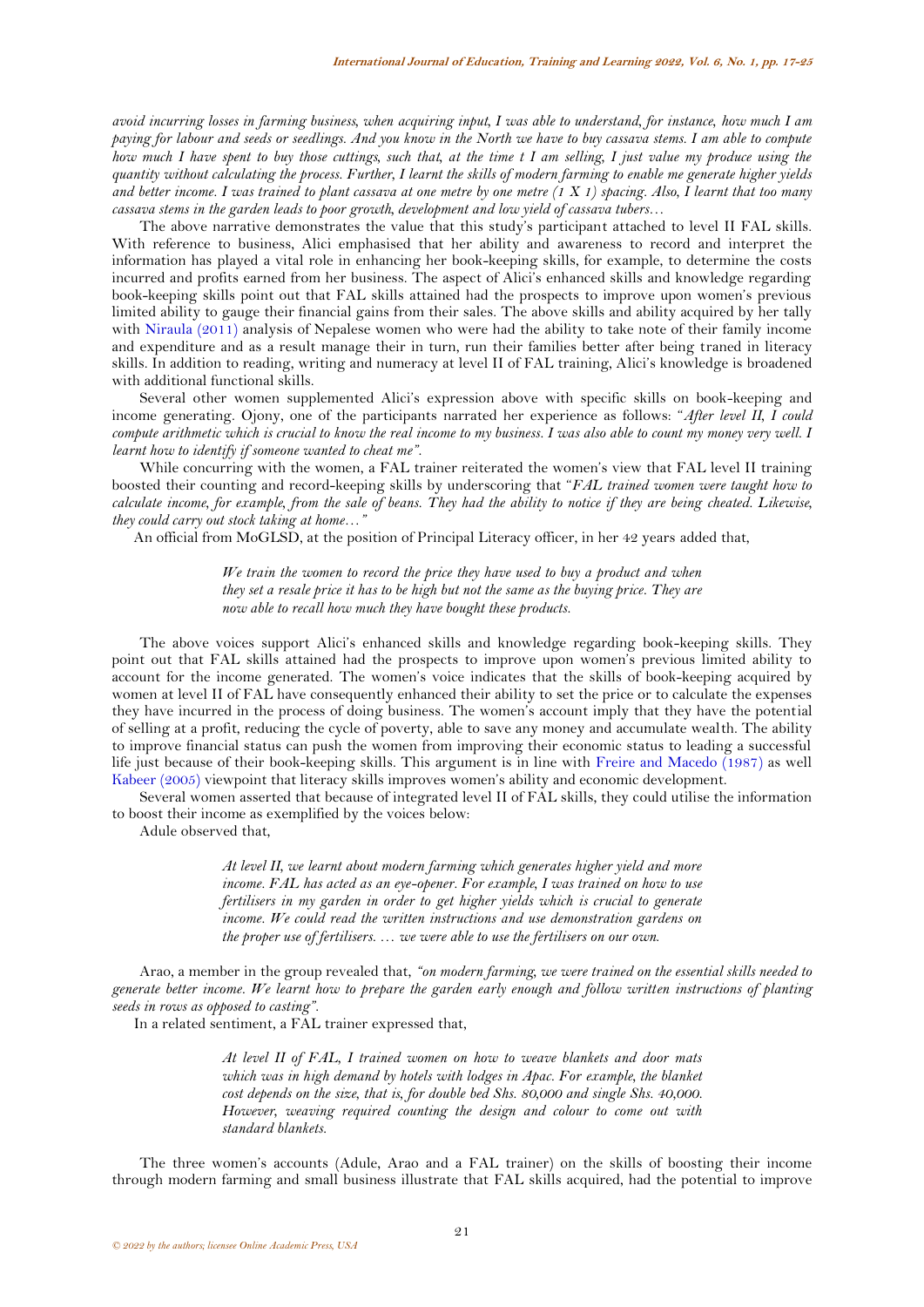on their former challenges of low incomes due to their non-literacy status. These accounts are indicative of how the practical skills acquired from FAL make women agents of economic change in their families and community.

From the various views of the participants, the level II of FAL training imparts integrated skills for increased economic well-being of the individual, family and community. The skills set includes ability to participate in community meetings, managing personal and home hygiene, prevention of diseases and basic management of ailments. Also, it includes fostering positive attitudinal changes towards education which leads to proper parental guidance and support to children in their educational endeavours. The participants gained skills in book-keeping which would help them in marketing their products. The women learnt the vital modern farming skills to optimise yields and to increase their income for improved daily livelihoods.

#### *4.3. FAL Training Level III*

The women who completed levels I and II proceeded to level III- the final and advanced stage of FAL training in Uganda [\(DCDO, 2015\)](#page-7-19). They were trained in analysing and combining main ideas previously learnt in Luo language at level II of FAL, particularly beginning with English alphabet A to Z, to constructing and reading one or two pages on topics, such as, "*requirements of a well-designed kitchen"* in simple English sentences. Learning the English alphabet was critical in FAL training because most official communication in Uganda is made in the English language.

### *4.4. FAL Training Level III and Involvement in Income Generating Activities*

Level III of FAL primer is linked to listening, speaking, reading and writing ability in basic English language. Findings are presented and discussed under: book-keeping skills, income generating projects and marketing products.

### *4.4.1. Book-Keeping Skills*

At level III the women had the chance to learn how to add and subtract large figures using English language as expressed by Nampa below:

> *Since I weave baskets for sale, I have customers who do not understand the local language, for example, the foreign visitors. I can now communicate with them in English when selling my baskets, instead of getting an interpreter … For example, I can say in English that this is your balance of money…*

The DCDO in support of women's views expressed that,

*At level III of FAL, women were trained in reading, writing and numeracy in basic English language. The aim was to help them to market their products because they already knew integrated skills at level II of FAL. For example, if a foreign person comes when they are selling their products, they should know basic English to communicate with them when computing money from their sales and the balance to give back. Apac is now growing into a big town where we receive a lot of foreign visitors who do not speak the local language, but go to the market and shops to buy foodstuff and other items such as soap, salt, sugar….*

The participants' views clearly demonstrate that through FAL level III training, women acquired skills of carefully accounting for their personal and family incomes and resources. Also, they demonstrate that the training enhanced their ability to respond to global trends where people of various backgrounds and nationalities are constantly travelling. By being able to interact with any strangers, the learners are able to widen their economic sphere of reach. In a way, it feels like they are liberated from confinement to their villages to be able to interact fruitfully with strangers in the open market place. The aspect of widened economic sphere and the liberation from confinement to only their communities resonate with [Freire](#page-7-8) (1970) and [Sen \(1999\)](#page-8-5) argument that the skills acquired from education or literacy training serve as a form of liberation and a process for development, particularly in the case of marginalised women.

#### *4.4.2. Income Generating Projects*

This study revealed that level III of FAL enhanced women's ability to practically manage income generating projects. In practicing farming business, the women encountered written texts in English language which provided them guidelines on in what way to practice modern farming, generate better income and market their products.

For example, Otunyere shared her experience as below:

*At level III of FAL, I was trained to read English vocabulary, for example, the names of tools used in agriculture such as spade and hoe. I had the ability to understand basic instructions on the use of a fertiliser. The instructions were always written in English language, yet I didn't understand before level III of FAL. I was able to use the fertiliser without depending on anybody, generate higher yields and improve on my income. However, some instructions are too advanced and technical*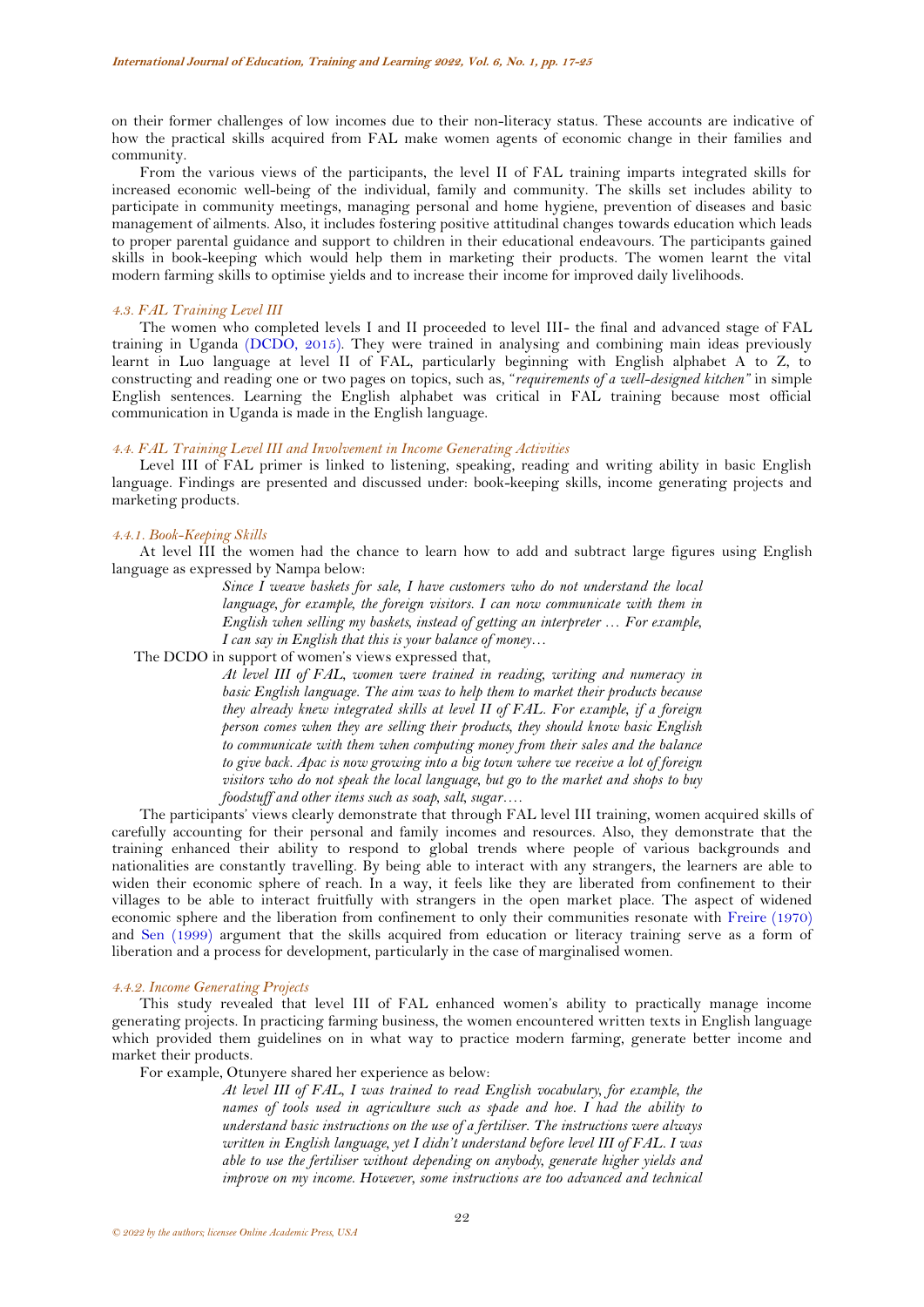*beyond my basic English skills. I always consulted a technical person for interpretation*.

Otwila, while sharing a similar experience added that,

*Regarding planting of seeds, some instructions are written in English. At level III of FAL, I acquired the skills of adding and subtracting many computations regarding planting of seeds. Instructions for farming are often written in English language and I didn't find any problem in understanding how to measure the spacing and planting the seeds in rows to improve on the yields and be able to generate better income. If the instructions in English language are too advanced, it requires interpretation from a technical person*.

Otunyere and Otwila's assertions demonstrate that Level III of FAL training made the women to be selfreliant and enhanced their farming abilities. They were able to interpret and understand technical specifications from factories and manufactures. This was especially useful as most manufacturing companies label their products in English. The women's ability to use *"fertiliser"* and plant *"the seeds*" in specified spacing, means the learners are aware of increasing their productivity through modern farming. This implies that after level III of FAL, the women are in a better position to grasp issues related to modern farming outside their learning environment. This tallies with [Freire](#page-7-8) (1970) proposal that literacy in English language opens the minds of women and enhances their ability to discover the world within which they live. However, Otunyere and Otwila's comparable statements, "*too advanced"* and *"interpretation"* indicate that even though women completed advanced level III of FAL, their ability to understand instructions written in English language on modern farming is basic. The language literacy primer used in FAL training did not provide for skills of advanced English. This corresponds with [Openjuru \(2007\)](#page-8-3) analysis report in Uganda that pieces of information provided by the extension workers on agriculture, such as cotton growing, are always written in English but *"they are not in the format and language literacy learners are exposed to in the FAL classes"*. This implies that the content of English language primer should involve the reading and writing that is sufficient for communication in women's everyday lives.

#### *4.5. Marketing Products*

Women were trained regarding activities which would enable them sell products or services to people who do not understand the local language. This can be exemplified by Molly's expression below:

> *At level III of FAL, I learnt how to speak, listen, read and write in basic English. This help me in marketing my products to the foreign visitors who do not understand the local language. For example, I was trained in speaking, reading and writing words like 'customers', 'selling', 'how much', 'buying' and 'market day'. I can now greet, or say 'customer, you are welcome! I can respond to a customer's question, for example, when he/she says 'how much are you selling your bread?'; I can reply that 'the bread is for Shs. 2,000'. Or reply that 'our market day is only once a week every Monday', when a customer asks for the market day.*

In a similar way, the DCDO explained,

*The women are taught basic English vocabulary, such as the words 'market', 'cassava', 'potatoes', 'how much', 'shillings', 'sugar', 'buying' and 'selling', to help them in marketing their products. They are able to converse with the visitors and other shopkeepers in English on the kind of items they are selling or which they want to buy. Also, they can negotiate the price of the product.*

The voices indicate women's ability to converse with foreign visitors and successfully market their products because of basic English language. If the women were exposed to advanced English language skills, they would have a better opportunity and wider market on all categories of customers which in turn enhances their ability to generate higher income. The above finding is consistent with the study by [Hasaba \(2012\)](#page-7-1) which focused on Mpigi District in the Central Uganda, Jinja District and Kamuli District both in Eastern Uganda. Hasaba also found that high levels of literacy skills show an upward trend in financial status of the learners [\(Hasaba, 2012\)](#page-7-1).

# *4.6. Implications for Theory, Policy or Practice*

The implications have unfolded the benefits that accrue from the three levels of FAL skills training as a means to effectively participate in the economic development process. The study has identified that from level I of FAL skills training, the women acquired basic skills in reading writing and counting. Levels II-III were loaded with integrated skills and broader development issues on the use of modern farming to optimise yields and improve their income and computations to help women in marketing their products.

To conclude, this article is important to the study, it has a rich data and contributed to our knowledge regarding the content of different levels of FAL and perceptions about the relevance of the different skills acquired of the women's economic lives. In turn, it expands our knowledge about the general area of FAL.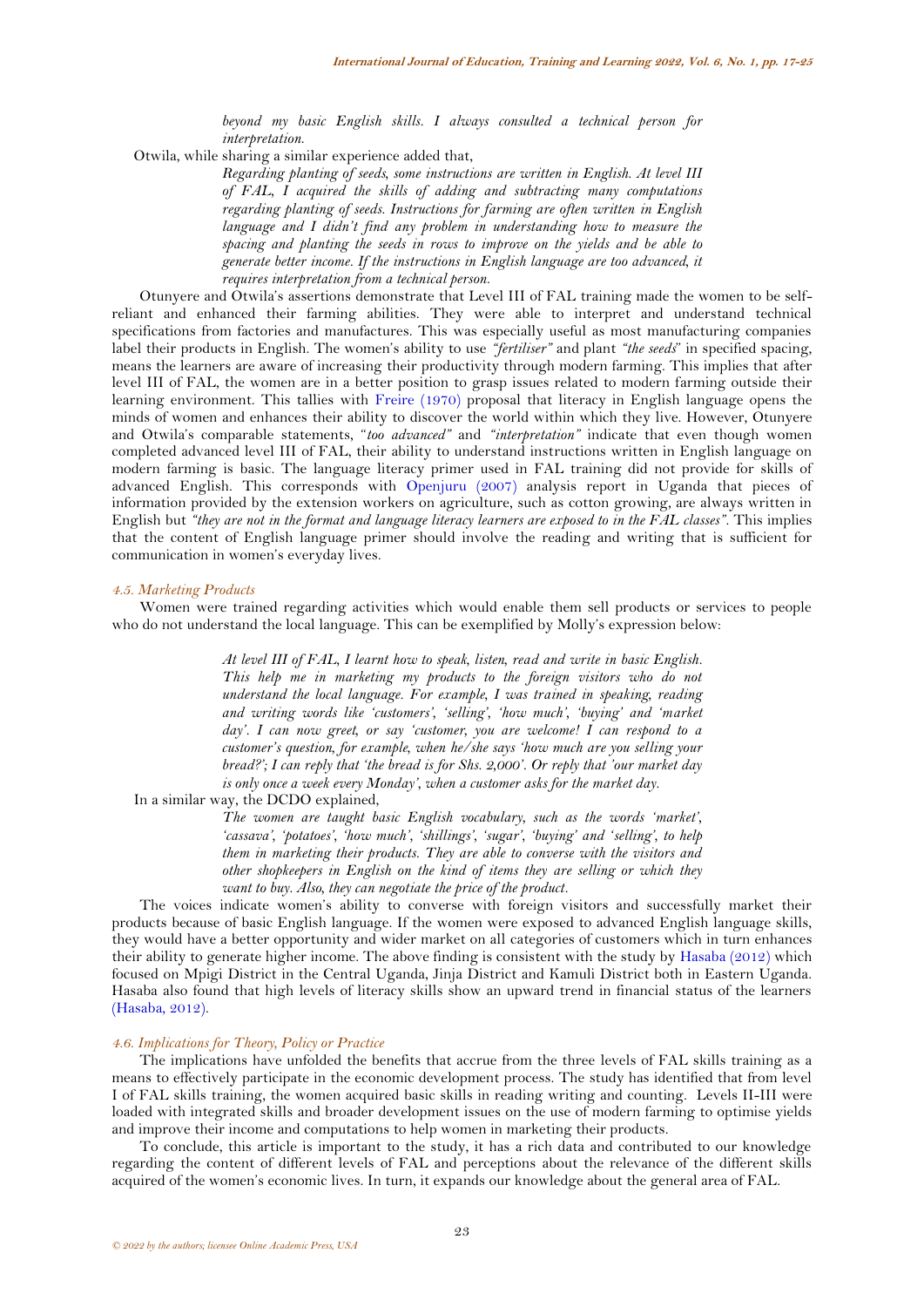### **5. Recommendations**

The findings which were based on facts or observed evidence from the participants revealed that the levels of skills acquired by FAL trained women enhanced their ability to improve their financial status and wellbeing. Therefore, there is need to prioritise, support and implement FAL training by MoGLSD which manages FAL training in at national level along with other departments, such as international donors and NGO's. For example, MoGLSD can connect FAL to group learning components and vocational training.

There is need for awareness creation of the benefits of FAL training by MoGLSD. This will encourage particularly the marginalised non-literate women who were excluded from accessing formal education to enroll for the training.

### *5.1. Take Action*

- 1. Literacy training must be associated directly with people's lived experiences in their local community.
- 2. Instructors should use a hands-on and flexible approach by contributing learning materials to the classes. The use of active participation method of training helps the instructors to train the learners on critical thinking, retention as well as utilisation of literacy skills acquired in their daily lives.
- 3. Form class committees where members organise reunion meetings through events with their classmates to share their learning experiences. In turn, this will improve their prospects in utilising the skills acquired from FAL in their locality.
- 4. Use performances through dramas and songs as an advanced demonstration of the learner's utilisation of the skills of reading, writing and numeracy. This approach produces greater levels of confidence and agency within the adult learners on book-keeping skills, participating in income generating projects as well as marketing their products.
- 5. Encourage exchange visits for adult literacy learners across districts to create opportunities for participants to appreciate the value of adult learning, and to work with fellow learners to solve shared problems and succeed in the contemporary world.
- 6. Provide adult learners with a certificate which recognises competencies of their literacy.

#### **References**

- <span id="page-7-9"></span>Acaye, A., & Omar-Akaca. (2012). *Ryeko aye Lonyo: Buk me acel (Luo Primer)*. Kampala: Ministry of Gender Labour and Social Development.
- <span id="page-7-14"></span>Aderinoye, R. A. (1997). *Literacy education in Nigeria*. Ibadan: University Press.
- <span id="page-7-16"></span>Awofala, A., & Blessing, A. (2014). Assessing adult learner's numeracy as related to Gender and gerformance in aArithmetic. *Journal of New Approaches in Educational Research (NAER Journal), 3*(2), 83-92.Available at: https://doi.org/10.7821/naer.3.2.83-92.
- <span id="page-7-10"></span>Bataille, L. (2016). *A turning point for literacy*. Elsevier: Adult Education for Development the Spirit and Declaration of Persepolis.
- <span id="page-7-12"></span>Bwambale, T. (2013). Uganda fFalls short on 2015 adult lLiteracy target, nNew vision. Retrieved from: [http://www.newvision.co.ug/new\\_vision/news/1330222/uganda-falls-short-2015-adult-literacy-target.](http://www.newvision.co.ug/new_vision/news/1330222/uganda-falls-short-2015-adult-literacy-target)
- <span id="page-7-13"></span>Creswell, J. (2007). *Qualitative inquiry and research method: Choosing among five approaches* (2nd ed.). Thousand Oaks: CA: Sage.
- <span id="page-7-19"></span>DCDO. (2015). Status Report on Functional Adult Literacy (FAL) in Apac District.
- <span id="page-7-15"></span>Freire, & Macedo. (1987). *Literacy: Reading the word and the world*. Great Britain: Routledge.
- <span id="page-7-8"></span>Freire, P. (1970). *Pedagogy of the oppressed, trans. Myra Bergman Ramos*. New York: Continuum.
- <span id="page-7-17"></span>Ginsburg, L., Manly, M., & Schmitt, M. J. (2006). The components of numeracy. NCSALL occasional paper. National Center for the study ofs adult learning and literacy (NCSALL).
- <span id="page-7-1"></span>Hasaba, S. (2012). Education for all: Reflecting on adult literacy learning for socio-economic development in Uganda. *Academic Research International, 2*(2), 205.
- <span id="page-7-7"></span>Kabeer, N. (2005). Gender equality and women's empowerment: A critical analysis of the third millennium development goal 1. *Gender & Development, 13*(1), 13-24.Available at: https://doi.org/10.1080/13552070512331332273.
- <span id="page-7-3"></span>Khan, S. (2001). *Adult Learning materials development at community level*. A Handbook: UNESCO Asia-Pacific Programme of Education for All (APPEAL): ACCU.
- <span id="page-7-5"></span>Mabuya, M., & Odedo, R. (2009). ICEIDA support to implementation of uganda falp in the Island sub-counties of Mukono district 2005-2009. Retrived from: https:/[/www.stjornarradid.is/lisalib/getfile.aspx?itemid=b2818b56-a076-](http://www.stjornarradid.is/lisalib/getfile.aspx?itemid=b2818b56-a076-11e8-942c-005056bc530c) [11e8-942c-005056bc530c.](http://www.stjornarradid.is/lisalib/getfile.aspx?itemid=b2818b56-a076-11e8-942c-005056bc530c)
- <span id="page-7-11"></span>Maclachlan, K., & Tett, L. (2006). Learning to change or changing the learning: adult literacy and numeracy in Scotland. *Journal of Adult and Continuing Education, 12*(2), 195-206.Available at: https://doi.org/10.7227/jace.12.2.6.
- <span id="page-7-0"></span>MoGLSD. (2007). *Strengthening literacy practices in Uganda through funtional adult literacy education*. Kampala,Uganda: MoGLSD.
- <span id="page-7-6"></span>MoGLSD. (2015). *Uganda National adult kiteracy policy*. Ministry of Gender: Labour and Social Development.
- <span id="page-7-18"></span>Niraula, A. (2011). *Rethinking the role of literacy programs in women's empowerment: A study of women literacy program and National Literacy Campaign*. Nepal: Manohara Nayabasti.
- <span id="page-7-2"></span>Okech, A., & Carr-Hill, R. A. (2001). *Adult Literacy Programs in Uganda*. United States of America: World Bank Publications.
- <span id="page-7-4"></span>Olomukoro, C. O., & Adelore, O. O. (2015). Political empowerment of women through literacy education programmes in EDO and Delta States, Nigeria. *Journal of Adult and Continuing Education, 21*(2), 3-23.Available at: https://doi.org/10.7227/jace.21.2.2.